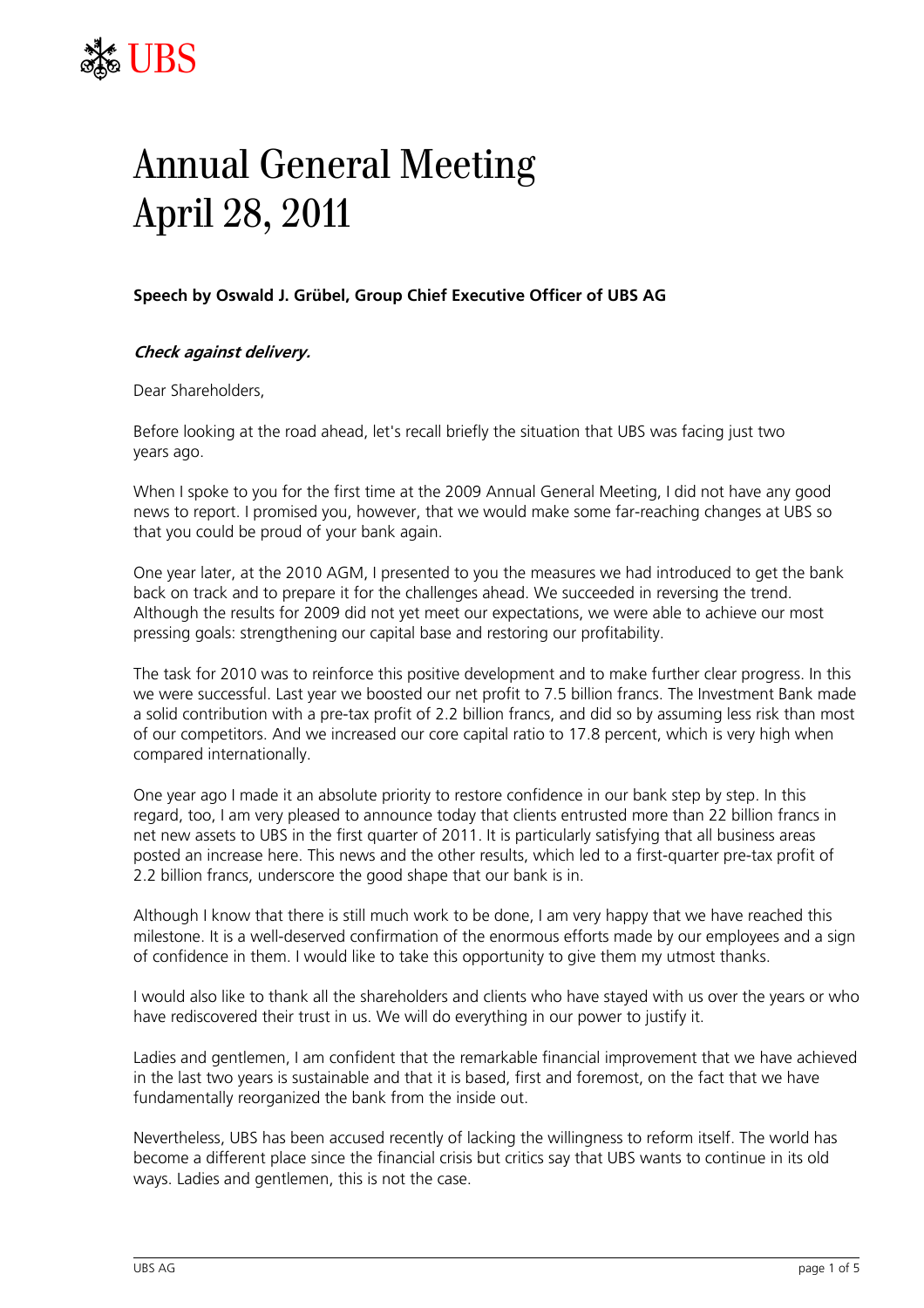

I say to you that no other bank worldwide has undergone such a radical overhaul as UBS to adjust itself to the new circumstances and address changing client needs, even if we do not say so every single day.

We have changed the structures and processes across the entire company and systematically eliminated the root causes that led to the previous large losses. We have reorganized our Group-wide service and control functions, in particular in the area of risk management, and we have optimized our liquidity and balance sheet management. As a result, we now have one of the highest core capital ratios.

Our client advisors and the business areas that support them have improved their Group-wide cooperation to react more flexibly to client needs. In addition, we have strengthened our value system and our code of conduct.

All this has helped us become as profitable as or even more profitable than comparable banks while being more efficient and, as mentioned, taking on fewer risks. I think this is something we can all be proud of.

I wish I could also tell you that the solid path UBS is heading down has paid off for you as shareholders. However, the share price performance in 2010 was disappointing. It is no great comfort that UBS shares performed very well when compared with those of our competition.

The fact is, the turnaround at UBS had already been built into our share price for quite a while, and the valuation of bank stocks today is subject to great uncertainties across the entire industry. I can assure you, however, that it is our top priority to work even harder.

Unfortunately, we must also ask for your understanding that, in the current environment, we will not be paying a dividend so that we can retain earnings to meet future capital requirements without diluting your shares further.

What is the story behind the new capital requirements?

In December 2010, the Basel Committee on Banking Supervision of the Bank for International Settlements presented a forward-looking reform package. This plan calls for shoring up the weaknesses that the global financial crisis revealed by requiring banks to build up an additional capital cushion.

Specifically, the Basel Committee recommends that banks increase their total capital to 10.5 percent of the new risk-weighted assets and to increase their high-quality core capital to 7 percent.

Some aspects of the Basel III package are still being discussed. Afterward, each country will decide how to implement these guidelines according to their own legislation. Therefore, a good deal remains wide open – in particular, how high the additional capital cushion will be for systemically relevant banks in important financial centers.

Switzerland wants to move quickly on this issue. Our big banks are very large in relation to the national economy; that is why we need to place a strong emphasis on this topic.

A committee of experts was set up last year to deal with this issue of "too big to fail." As part of this process, the committee defined some measures that would allow the big banks to go bankrupt without endangering the stability of the financial and banking system should there be a very severe crisis.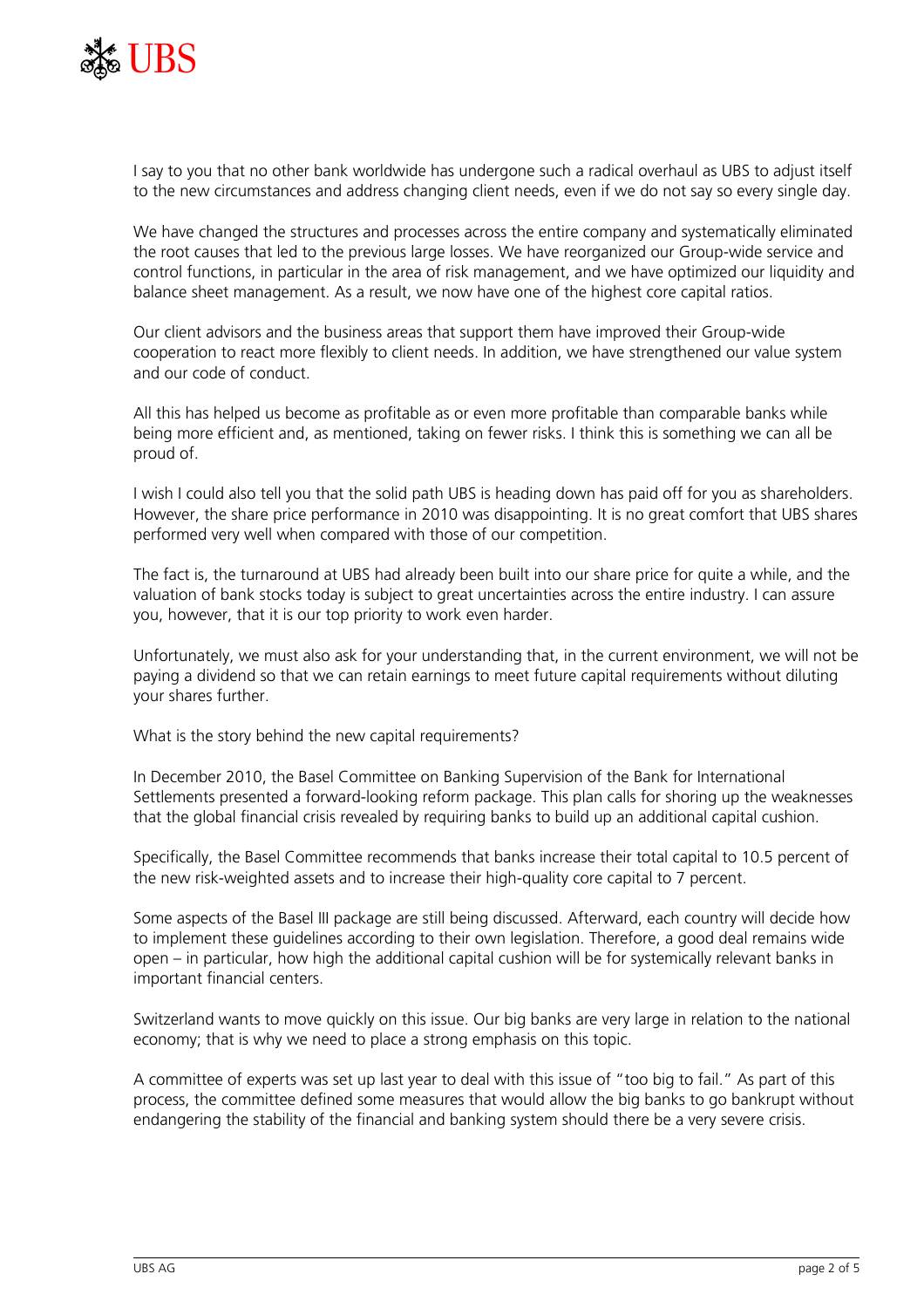

The committee concluded that the capital requirements of Basel III, which are already very stringent, should be made even more stringent for the big Swiss banks. Specifically, the total capital adequacy is to be about 80 percent above the Basel III requirements, while for high-quality core capital 40 percent more will be required than the amount recommended by the Basel Committee.

UBS had one representative on the 14-person committee of experts. We endorse the committee's work.

We want to say it loud and clear: the government should never again have to intervene to save a bank. We absolutely agree that every company must be able to go bankrupt if need be.

It is therefore reasonable and necessary – and I want to emphasize this point – for banks to be subject to more stringent capital requirements in the future. These requirements should be somewhat stricter in Switzerland in light of our claim to higher quality and greater security than in other countries.

You may be wondering then why we have concerns about this issue. And in fact we have not been successful in conveying this point to the media.

Our view is that it is important to carefully analyze the effects of the additional capital buffer being demanded on our financial center and the manufacturing industry before any legislation is set in stone. We also made this concern clear in the committee of experts.

If the financial centers we compete against on a daily basis implement capital requirements that are considerably less stringent, it is critical that we understand what the specific consequences will be.

If the result is competitive distortion, it would be sensible in our view to check again whether our measures and their effects are reasonably balanced.

Why is it so important for us to carefully examine the impact of the planned legislation?

I do not deny that the business of banking involves risks. On the other hand, the big banks are the main pillars of support for our financial sector, which is the most important driver of prosperity in Switzerland.

In recent months there has been a lot of talk about risks – and for good reason. But I would now like to remind you of the advantages the Swiss financial sector offers.

Before I begin, however, allow me to make an observation. If as a bank representative you bring your position and arguments to bear on this debate, the suspicion easily arises that you are doing this purely out of self-interest or to boost your salary.

We have to tolerate such criticism, no question. Many banks delivered disappointing results during the financial crisis. That's why "too big to fail" is an emotional topic. To engage now in some self-criticism, I would say that we probably did not give these circumstances sufficient consideration, and sometimes we adopted the wrong tone.

This does not change the issue that is close to our hearts, however.

Transparency is crucial, even if you sometimes have to say unpopular things.

There are also people who say that UBS should not be expressing its opinion on this subject at all because UBS is one of the main reasons we are having this debate in Switzerland in the first place.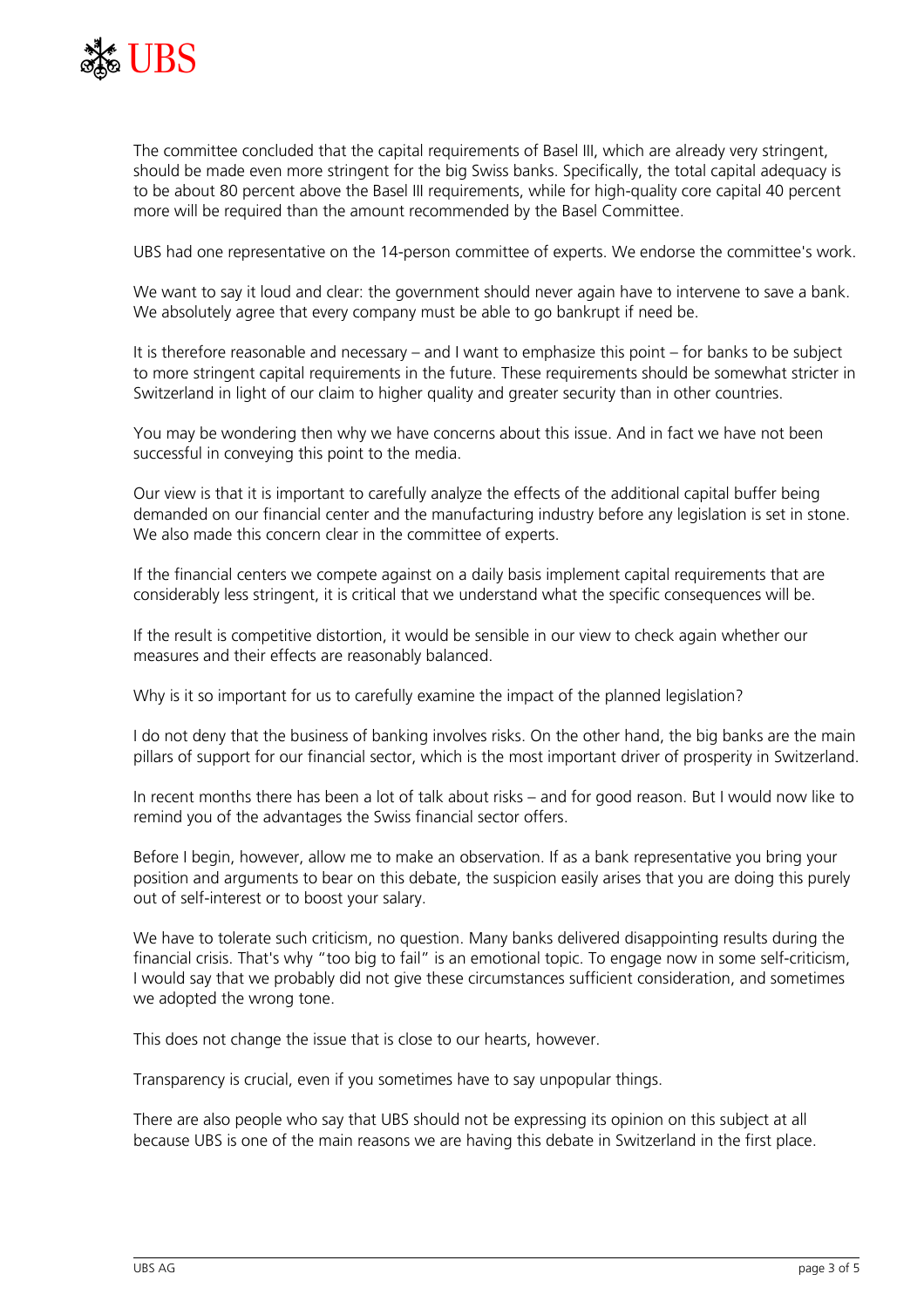

There is no disputing the errors made by UBS at that time. In my opinion, however, it would not be right if we, who bear responsibility today, were to exclude ourselves from the whole debate.

Although you may not believe it, I'm not so concerned in this regard about the big banks themselves. It is a basic economic principle that businesses are most successful when they are given a favorable business environment to operate in, whatever industry we are talking about, and Switzerland is a prime example of this. A country must live with the general conditions that are in place.

In Switzerland these general conditions have been excellent over the last 75 years – and not only for banks. We have an impressive combination of strong small and medium-sized businesses, many internationally important companies and a financial sector geared to the needs of the economy. Switzerland is one of the most successful countries in the world.

The financial sector is not the only cornerstone of this prosperity. But its early international reach helped it make an important contribution. The global network of the country's banks, in particular the two big banks and their predecessors, has given the economy access to the international market and brought investors from these countries to Switzerland.

This is an important point because we need some of the money that foreign clients bring to Swiss banks to finance the local economy and the state. This is the main reason we have had an especially low interest rate environment for so many decades.

Low interest rates enable us to grant much cheaper mortgages in Switzerland and to support the economy with very low financing costs. This is a great location-related advantage that benefits not only the Swiss manufacturing industry but the entire country.

Loans to small and medium-sized businesses in Switzerland account for almost 90 percent of all corporate loans, or more than 300 billion francs. Swiss mortgage loans amount to more than 600 billion francs.

In addition, investment banking provides important services for Swiss companies, whether in the form of financing their activities, export financing, currency hedging, or securities transactions. The two large banks carry out about 70 percent of the capital financing and more than half of the debt financing transactions of Swiss small and medium-sized firms. It would be difficult to find such corporate finance expertise outside the big banks.

The services of an investment bank are also indispensable for a global wealth manager, for example in product development, client trading or the execution of international orders. After all, many of our clients demand services that are comparable with those of a company or an institutional investor.

In total, more than half a million people in Switzerland depend directly or indirectly on the financial sector for their jobs. This includes jobs at the banks themselves. But the big banks in particular have also helped other sectors to achieve above average growth, from law firms, management consultants and auditing companies to printing houses and translation companies. In addition, countless other small and medium-sized firms such as jewelers, clothing shops, car dealers and many more benefit from the banks and the purchasing power of bank employees.

If you add it all up, it becomes apparent that the direct and indirect added value of the financial sector is enormous. It is equal to about 88 billion francs, or 16.5 percent of our gross domestic product. The average amount of taxes paid by the banks per year is around 14 billion francs.